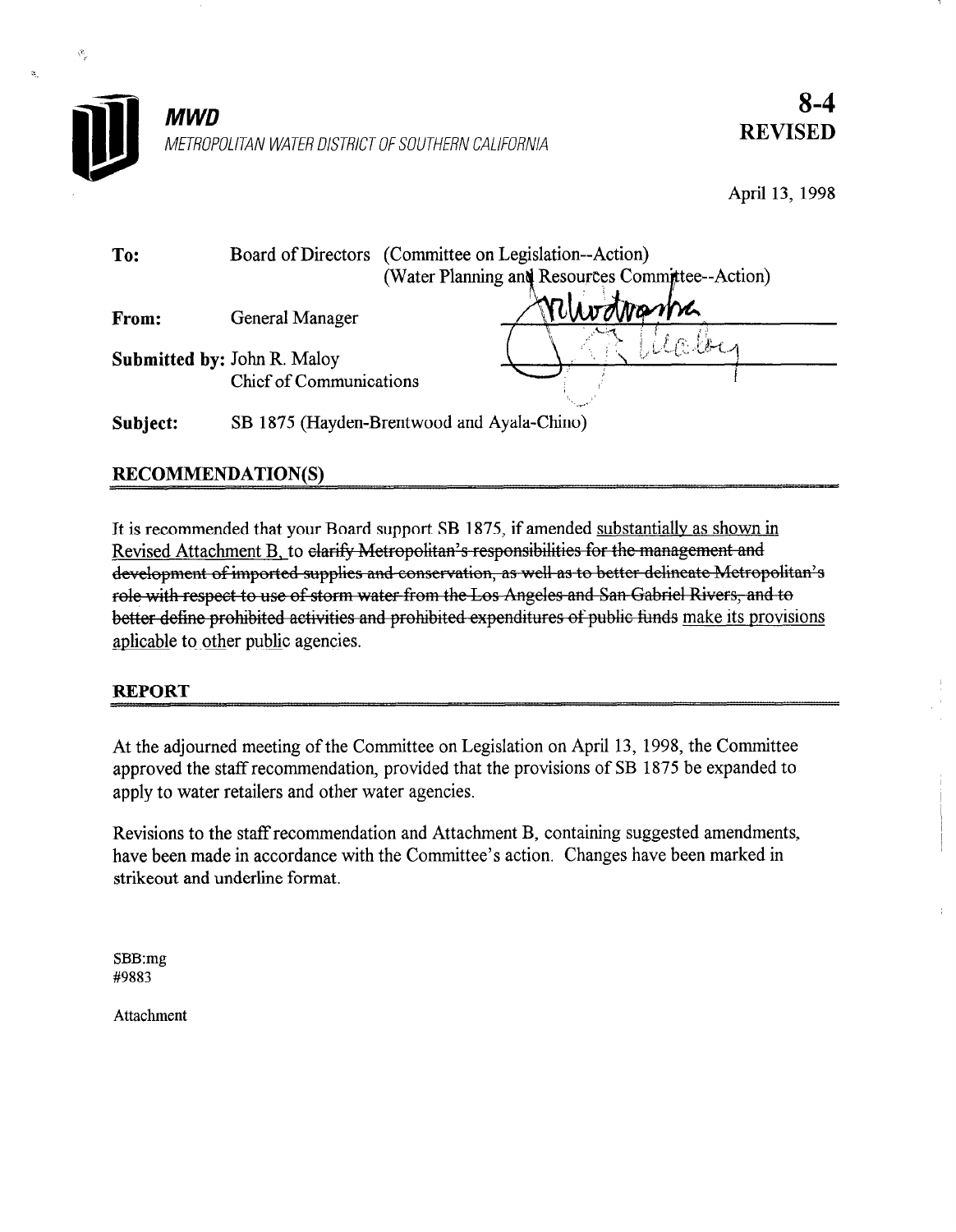REVISED Attachment B to 8-4 Communications Division April 13, 1998

#### PROPOSED AMENDMENTS

#### SENATE BILL No. 1875

#### Introduced by Senators Hayden and Ayala

February 19,1998

An act to add Section 53060.5, 126.5, 126.7, 130.5, and 130.7 to the of 1969), relating to certain contracts and activities which mislead the public, to the Sovernment Code the Metropolitan Water District of Southern California and Sections 390 and 391, relating to conservation, recycling, groundwater storage and replenishmentreplensihment, and alternative supply programs, and utilization of stromwater runoff, to the Water Code.

LEGISLATIVE COUNSEL'S DIGEST

SB 1875, as amended, Hayden. Metropolitan (1) The Metropolitan Water District Act authorizes the formation of metropolitan water districts and specifies the powers and purposes of a district.<br>This bill would require water agencies, as the Metropolitan Water District of Southern California to reduce its reliance on surplus Colorado River water and future planned construction of facilities to transport additional water from northern California by requiring  $a$  the first priority, of the district to be to work through its member agencies to develop and implement cost-effective conservation, recycling, groundwater storage and replenishment, and alternative supply programs, as prescribed. The bill would require these agencies district, in cooperation with specified entities, to participate in developing and implementing programs of groundwater recharge and replenishment, watershed management, habitat restoration, and community development utilizing the resource potential of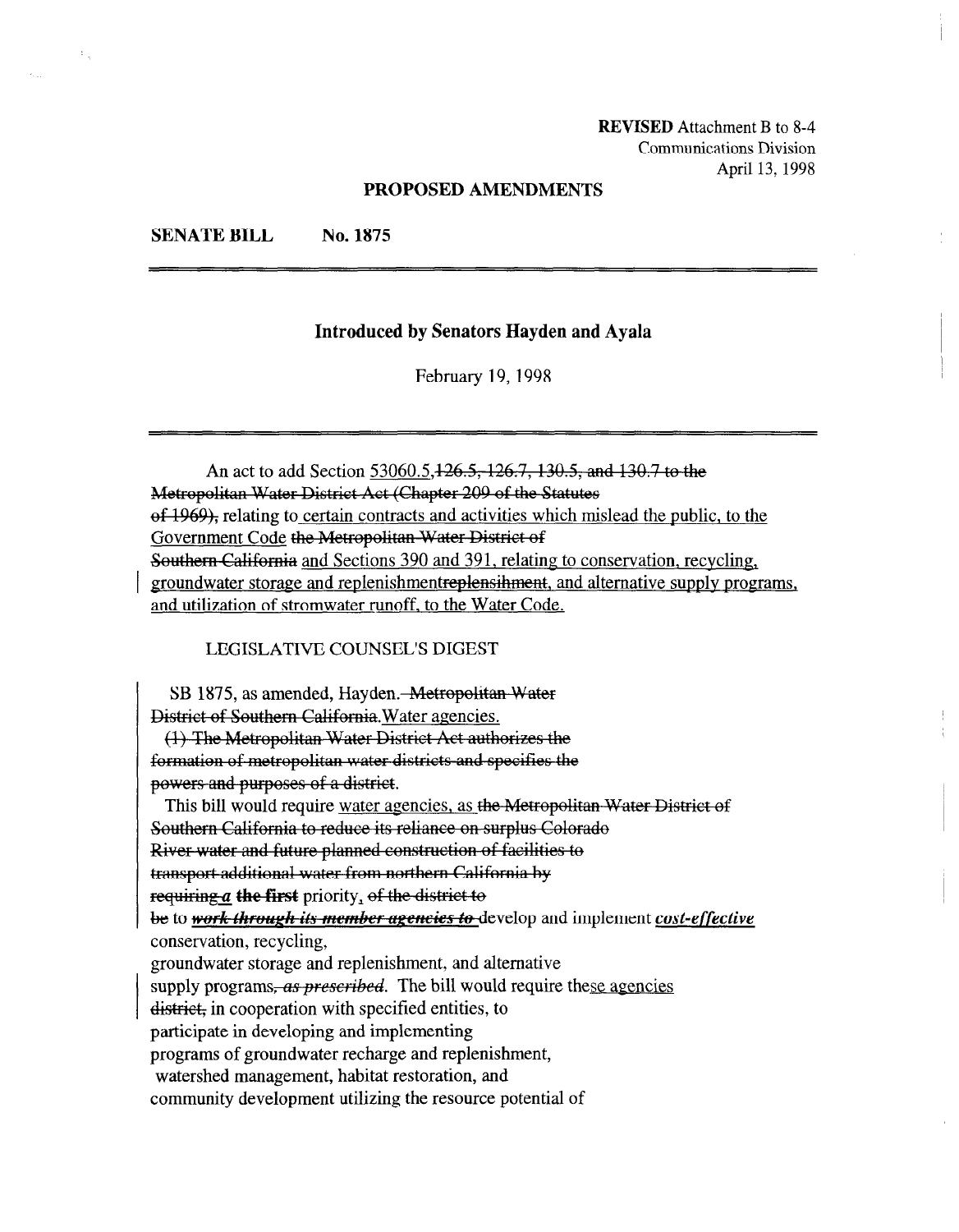## $SB$  1875 -2-

 $\mathbb{Z}_n$ 

the Los Angeles River and the San Gabriel River, including storm water runoff from these rivers.

The bill would prohibit local agencies the district, and its member public ageneies, from expending any public money for the purpose of the undertaking of research or investigations with regard to the personal backgrounds or the statements of economic interest of, or the campaign contributions made to, elected officials who vote on public policies affecting such agencies the district, or advocacy or interested parties who may have matters pending before the respective governing bodies or boards of such the district or its member public agencies. The bill would require permit local agencies the district to establish and operate an office of ethics and to adopt rules relating to internal disclosure, lobbying, conflict of interest, campaign contributions, and ethics for application to its board members, officers, and employees, as prescribed. The rules would be required to include to adopt rules relating to internal disclosure, lobbying, conflict of interest to b cruce <u>to applicate for and product and exposure</u>, <u>root fine</u>, contribution meetest, campaign contributions, and cures for approactor to obtain members, orrieers, and employees. If adopted, such rules would be required to include a prohibition against the funding of activities which mislead the public.front groups and artificial coalitions, as defined. he bill would

 $\sim$  by imposing additional duties.  $\frac{m}{2}$ impose a state-mandated local program.

 $(2)$  The California Constitution requires the state to reimburse local agencies and school districts for certain costs mandated by the state. Statutory provisions establish procedures for making that reimburs ement, including the creation of a State Mandates Claims Fund to pay the costs of mandates that do not exceed \$1,000,000 statewide and other procedures for claims whose statewide costs exceed  $$1,000,000.$ 

This bill would provide that, if the Commission on State Mandates determines that the bill contains costs mandated by the state, reimbursement for those costs shall be made pursuant to these statutory provisions.

Vote: majority. Appropriation: no. Fiscal committee: yes. State-mandated local program: yes.

THE PEOPLE OF THE STATE OF CALIFORNIA DO ENACT AS FOLLOWS:

- 1 SECTION 1. The Legislature hereby finds and
- $\overline{2}$ declares all of the following: [FINDINGS DELETED]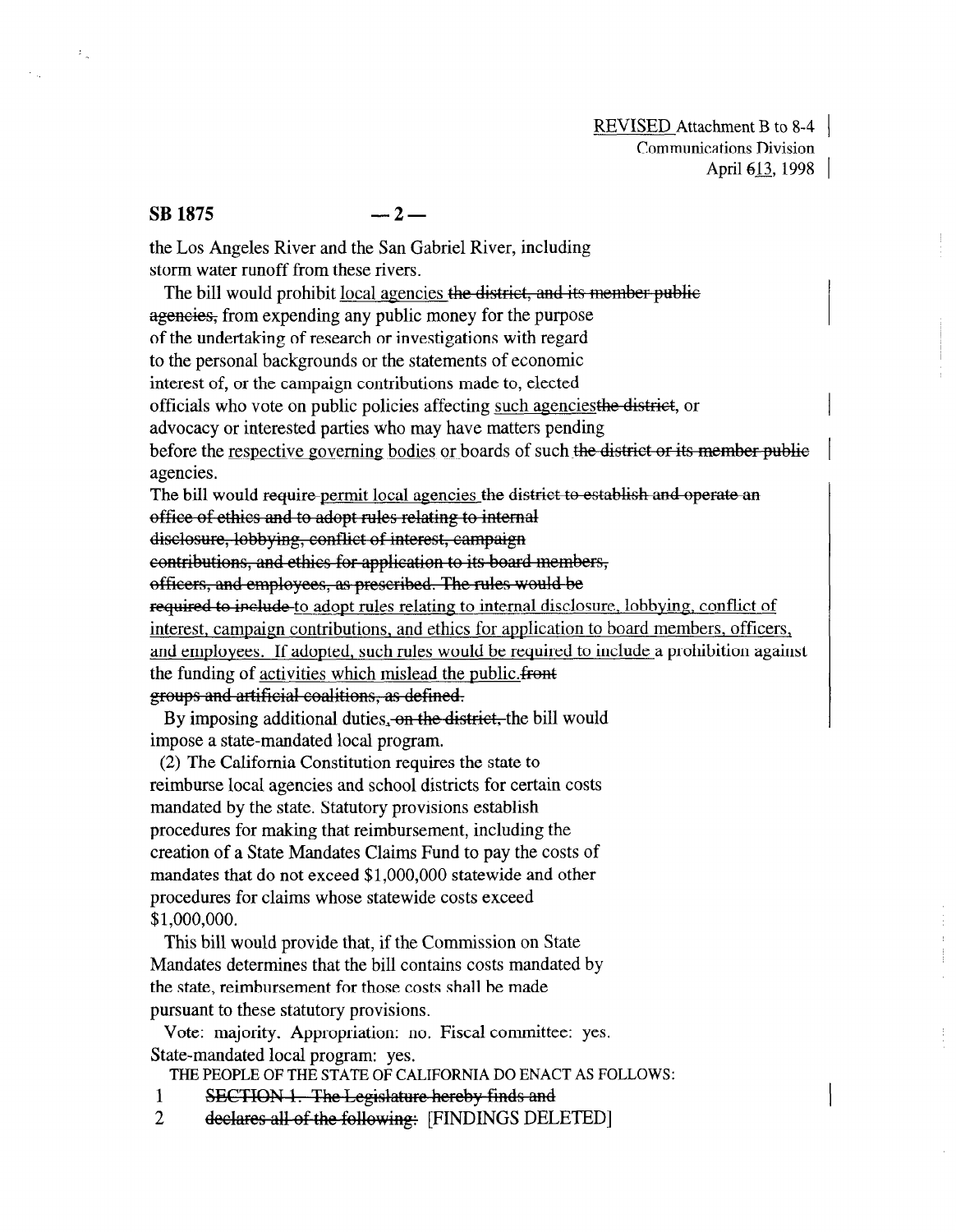#### $\overline{\text{SB}}$  1875  $-3-$

 $\sigma_{\rm{th}}$ 

 $3$  SEC. 2. Section 53060.5426.5 is added to the Metropolitan

4 Water District Act (Chapter 209 of the Statutes of 1969), Government Code

5 to read:

6

6  $\pm$  126.5. The Metropolitan Water District of Southern<br>  $\pm$  California and its member public agencies 53060.5 (a) No local agency may not enter into contracts for the purpose of the

9 undertaking of research or investigations with regard to

10 the personal backgrounds or the statements of economic

11 interest of, or the campaign contributions made to,

12 elected officials who vote on public policies affecting the such agency

13 Metropolitan Water District of Southern California, or

14 advocacy groups or interested parties who may have

15 matters pending before the governing body or board of such agency. the Metropolitan

16 Water District of Southern California or its member

17 public agencies.

18 SEC. 3. Section 126.7 is added to the Metropolitan

19 Water District Act (Chapter 209 of the Statutes of 1969),

 $20$  to read:

126.7. (a) The Metropolitan Water District of 21

22 Southern California shall establish and operate an office

23 of ethics and

----(b) Local agencies may adopt rules relating to internal disclosure, lobbying, conflict

of interest, campaign contributions, and ethics relating to internal disclosure,

24 lobbying, conflict of interest, campaign contributions,

25 and ethics for application to its board members, officers,

26 and employees, consistent with the laws and regulations

27 of the Los Angeles City Ethics Commission, the Fair

28 Political Practices Commission, and the Los Angeles

<del>29 County Metropolitan Transportation Authority.</del><br>30–(b) The rules of ethics shall include a prohibition If adopted, such rules of ethics shall

which-prohibit the funding of activities which mislead the public.

31 against the forming or funding of front groups and

32 artificial coalitions identified and known by names other

33 than the Metropolitan Water District of Southern

34 California or its member public agencies. As used in this

35 section. "front groups" and "artificial coalitions" mean

36 an association of individuals or entities,

37-including member agencies of the Metropolitan Water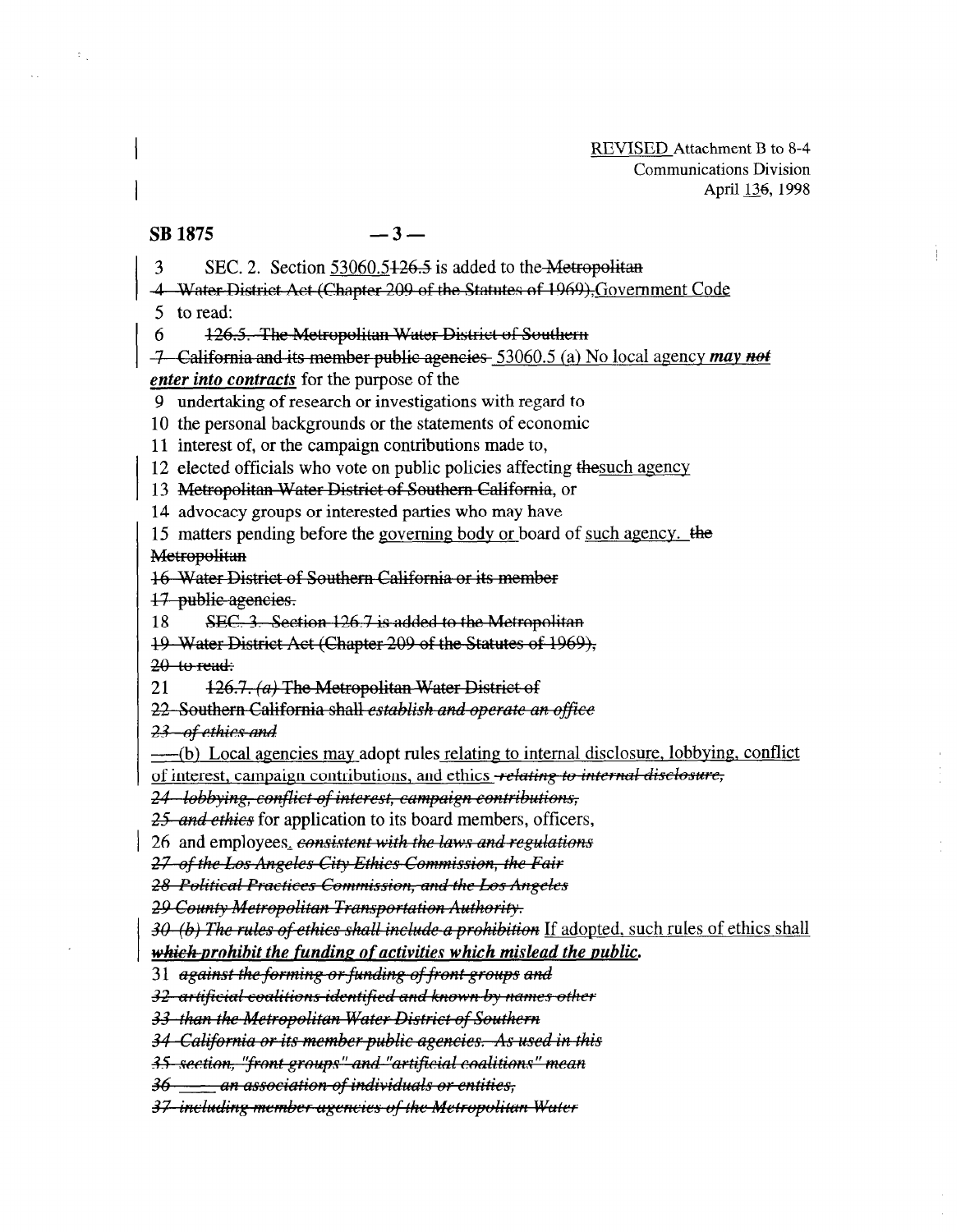38 District of Southern California and members of the staff 39 or governing boards of member public agencies, that 40-identifies itself in terms that tend to mislead the public as

 $\ddot{1}$ 

 $\frac{1}{4}$ 

 $\langle x_{\star} \rangle$  $\bar{\bar{z}}$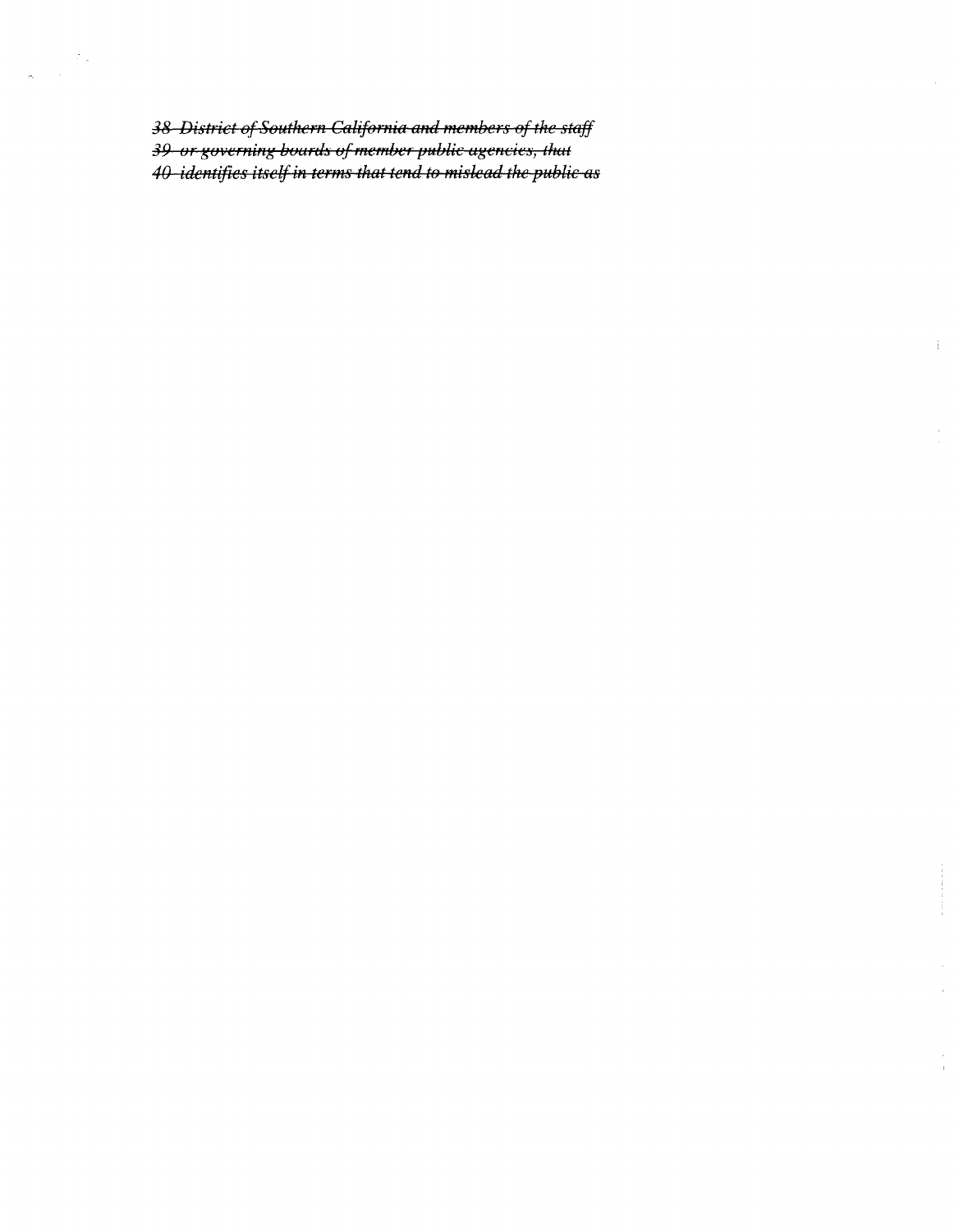REVISED Attachment B to 8-4 Communications Division April 613, 1998

## $SB$  1875  $-4$

1 to the association's true identity, its source of funding, or

<del>2 - its purpose.</del>

 $\mathcal{L}^{(1)}$ 

(c) NOTHING IN THIS SECTION SHALL PROHIBIT THE METROPOLITAN WATER DISTRICT OF SOUTHERN CALIFORNIA OR ITS MEMBER PUBLIC local AGENCIES OR THEIR BOARD MEMBERS, OFFICERS OR EMPLOYEES FROM PARTICIPATING IN OR PROVIDING FUNDING IN A CLEARLY IDENTIFIABLE WAY FOR ASSOCIATIONS FORMED FOR THE PURPOSE OF UNDERTAKING LEGITIMATE ACTIVITIES SUCH AS ADVOCATING POSITIONS OF THOSE ASSOCIATIONS BEFORE other LOCAL AGENCIES, THE STATE LEGISLATURE, OR CONGRESS.

3 SEC. 34. Section 390130.5 is added to the Water Code Metropolitan

4 Water District Act (Chapter 209 of the Statutes of 1969),<br>5 to read:

 $6.$  130.5. (a) For the purpose of reducing its reliance on

7 surplus Colorado River water and future planned

-8 construction of facilities to transport additional water<br>-9 from northern California, Any public entity (as defined in Section 375(c) which

supplies water at retail or wholesale for the benefit of persons within the service area or area of jurisdiction of the public entity shall have as  $-a$  the first

10 priority, to the extent consistent with its general powers and purposes established  $\frac{1}{2}$  in errority, to the extent consistent with its general powers and purposes established

under its charter or enabling act, of the Metropolitan Water District of Southern

11 California shall be to develop and implement

12 COST- EFFECTIVE conservation, recycling, groundwater storage and

13 replenishment, and alternative supply programs. To the

14 maximum extent feasible, those programs should include

15 the conservation of water through demand-side, as well

16 as supply-side, strategies.<br>17. (b) Each such public entity

(b) Each such public entity The Metropolitan Water District of Southern

18 California shall hold-biannual-public hearings at least every five years to consider

19 recommendations from its staff, water experts,

20 environmentalists, and other interested parties with

21 regard to the implementation of subdivision (a).<br>22 (c) Each such public entity, The Metropolita

(c) Each such public entity, The Metropolitan Water District of Southern

23 California, acting through its member public agencies (if any) and other local

agencies with jurisdiction over water supplies and resources in its service area or area of jurisdiction Southern California, shall, to the greatest extent feasible, *include*-exhaust

 $24$  cost-effective- conservation strategies while kinetic kinetic  $\mathcal{L}_{\mathcal{A}}$  and  $\mathcal{L}_{\mathcal{A}}$ 

24 cost-effective feasible conservation strategies while before considering all other

25 means of acquiring water supplies. "Other means of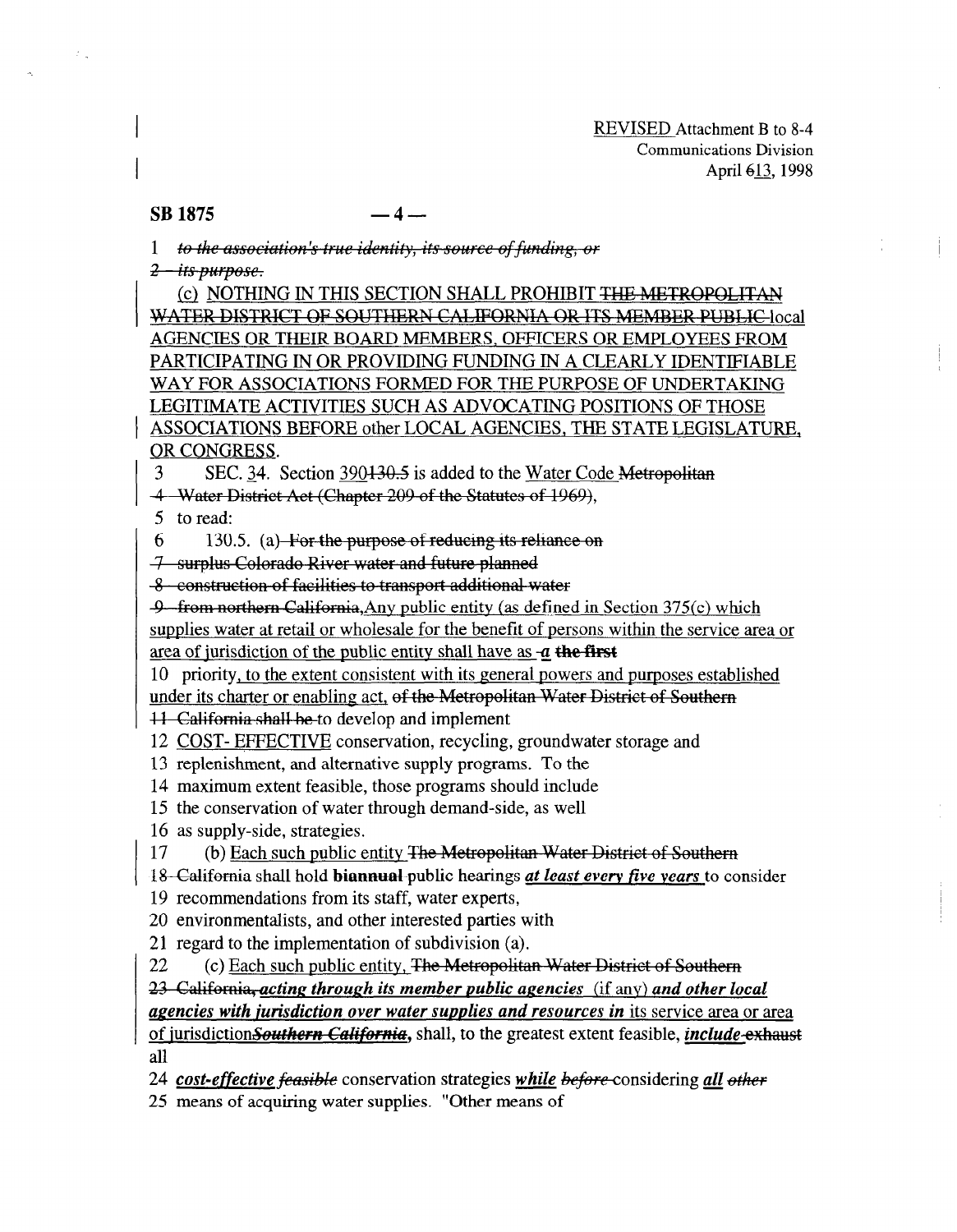26 acquiring water supplies" includes, but is not limited to, reliance on. water imported from outside the public entitv's service area or area of iurisdiction.

27 reliance on surplus allocations from the Colorado River

28 and possible future construction of facilities to transport

29 additional water from northern California.

30 (d) For the purposes of carrying out subdivision (b), each such public entity

31 the Metropolitan Water District of Southern California

32 shall consider issues relating to water availability, water

33 quality, self-sufficiency, benefits for species and the

34 environment, and costs, including

35 avoided costs.

 $\mathcal{L}_\infty$ 

36 (e) Nothing in this section shall preclude the exercise of any other authority by any such public the Metropolitan Water District of Southern

38 California as described in existing law, <u>or shall result in any impairment of its the</u> *Metropolitan Water District of Southern California's contracts.*<br>(c) NOTHING IN THIS SECTION SHALL DIMINISH THE AUTHORITY of any

such public entity UNDER SECTION 25 OR ANY OTHER PROVISION OF its charter or enabling THIS ACT.